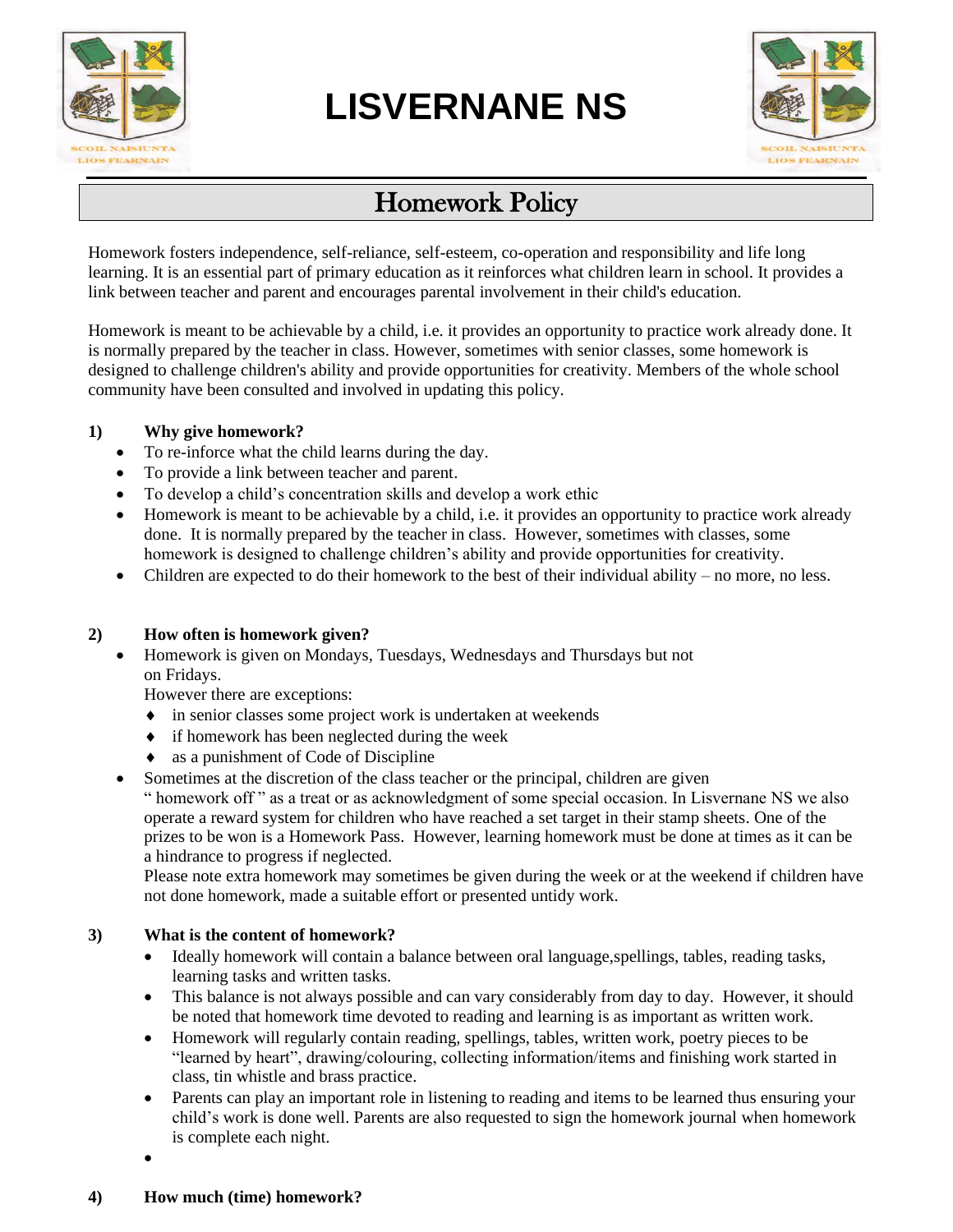The following are guidelines for time spent at homework. Different children will complete the same homework in different lengths of time. Time spent will vary from day to day and also from the beginning to the end of the school year. It is important to remember that it is the quality and not the quantity of homework that matters. The following are general guidelines only:

| Junior Infants | $10 - 15$ minutes |
|----------------|-------------------|
| Senior Infants | $10 - 15$ minutes |
| Rang 1         | $20 - 30$ minutes |
| Rang 2         | $20 - 30$ minutes |
| Rang 3         | 45 minutes        |
| Rang 4         | 45 minutes        |
| Rang 5         | 1 hour            |
| Rang 6         | 1 hour            |
|                |                   |

#### **5) How much help should parents give?**

- Parents should try to help their children with homework by:
	- providing them with a suitable place and time to do their homework
		- to prevent interruptions or distractions.
- Children should do written homework themselves and parents should only help when the child has difficulty
- If a child has difficulty with homework, the parents should help the child to overcome the difficulty with further explanation or examples, **but not by actually doing the homework for the child**. In this case the parent should write a note to the teacher explaining the problem.
- Shared reading is not homework in the regular sense and it is simply meant to be an enjoyable exercise between parent and child.

#### **6) How often should parents monitor homework?**

- Parents are responsible for checking and signing their child's homework **every evening**.
- The pupil's journal and Aladdin Connect is an important record of the child's homework. It is also a valuable means of communication between parents and teachers.
- All written messages to your child's teacher should be put in the homework journal (additional pages available at the end of the journal).
- Please check that your child records his/her homework neatly in the correct page and ticks each item of homework when completed.
- Lisvernane NS letters to parents are folded and placed in the current day of the homework journal . Please check your child's journal for such notes on a regular basis

#### **7) How often do teachers monitor homework?**

- Ideally teachers like to check homework on a daily basis. However with large class numbers it is not always possible to check each child's homework every day.
- As children get older and learn to work independently, some items of homework are checked less often e.g. every second day or once per week.
- Some items of homework (and classwork) may be checked by children themselves under the direction of the teacher. This can be a useful part of the learning process for children.

#### **8) When should parents communicate with the teachers about homework?**

- When your child cannot do homework due to family circumstances
- When your child cannot do homework because she/he cannot understand some aspect.
- If the time being spent at homework is often longer than the recommended amount of time.

#### **9) When should homework be done?**

- Each family situation is different both parents working, child minders, etc. Ideally, homework should be done before any television is watched (soon after school while the information is still fresh in your child's mind). However, some children need a break before starting homework. Homework should never be left until morning time before school
- **10) What happens when Homework is not done?**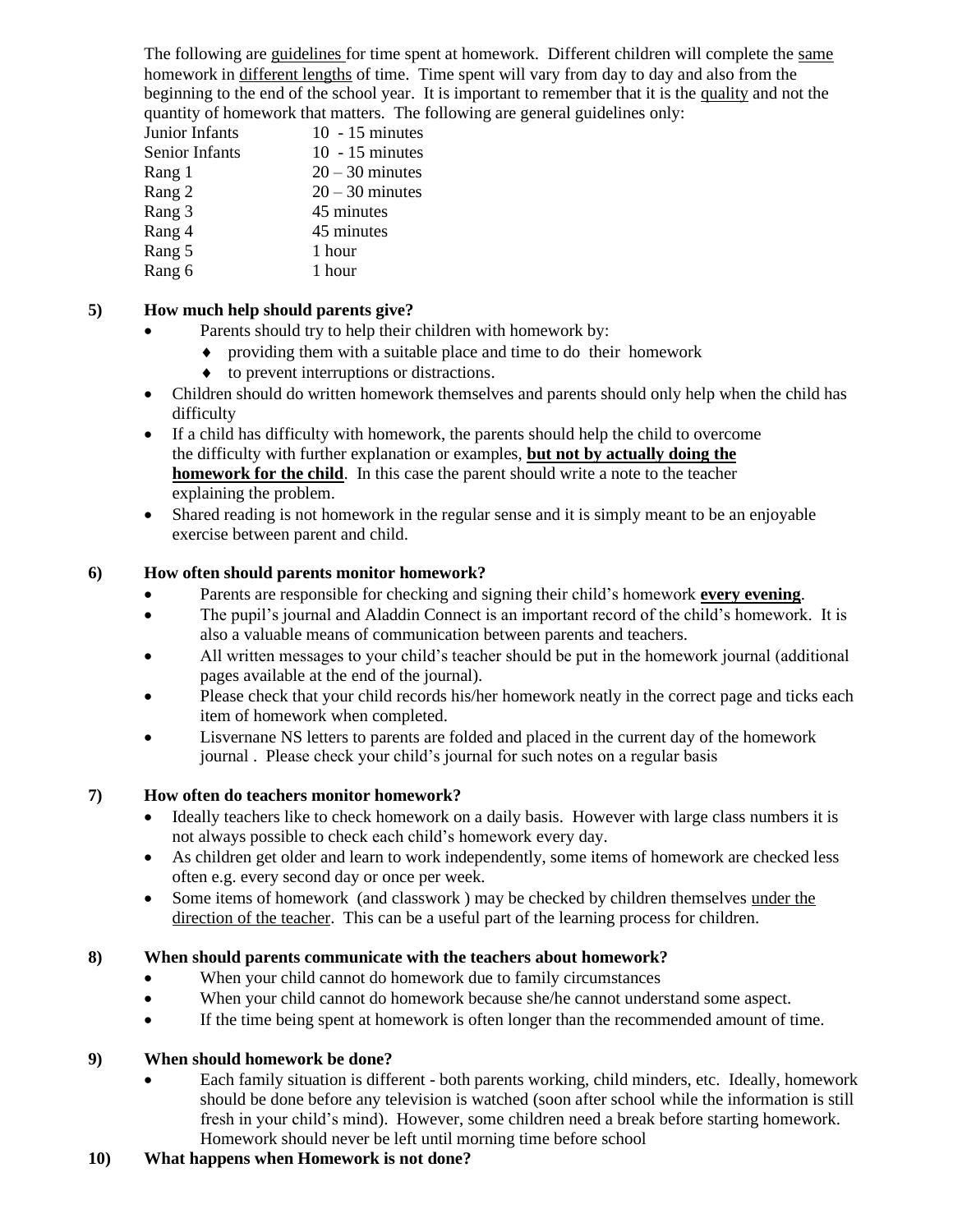When homework is not done it will be given again the following night. If homework is not done regularly the teacher will contact the parents with a view to resolving the situation.

#### **11) Homework for Absent Children**

Following a request from a parent/guardian for a teacher to prepare work for a child who is absent for a period of more than one week, the following procedures apply:

- If the child is absent due to illness, the class teacher will endeavour to provide some work in order to ensure that the child will not be too far behind class work on his/her return
- If the absence is due to holidays or other similar events then the advice is that the child should read during the time off.

At all times it is school policy to encourage children to attend school every day where possible, in this way all children will receive an equal opportunity to learn.

#### *Remember*

**If homework is a stressful experience between parent and child, something is wrong! This leads to poor learning and defeats the whole purpose. Should this happen on a regular basis, please contact the class teacher.**